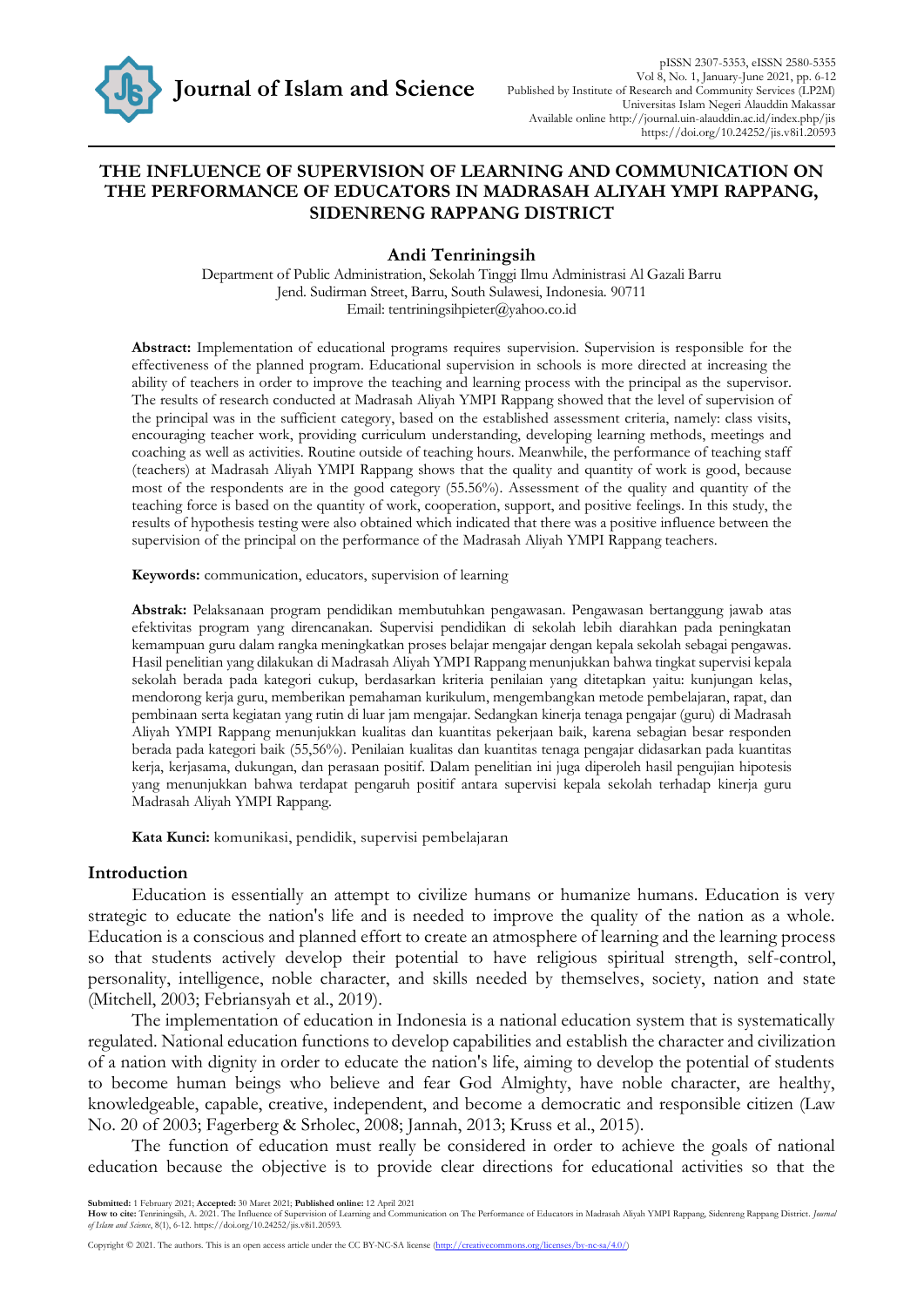implementation of education must be directed towards: (1) Education is conducted in a democratic and just manner and is not discriminatory by upholding human rights religious values, cultural values, and national pluralism; (2) Education is organized as a systemic unit with an open and multi-meaning system; (3) Education is organized as a lifelong process of cultivating and empowering students; (4) Education is carried out by exemplify, build willingness, and develop students' creativity in the learning process; (5) Education is organized by developing a culture of reading, writing, and arithmetic for all members of society; and (6) Education is held with members of all components of society through participation in the implementation and control of the quality of education services (Alshurman, 2015; Sudarsana, 2016; Arsana, 2019).

Improving the quality of education is determined by the readiness of human resources involved in the education process. Education is one of the determinants of the high and low quality of educational outcomes has a strategic position, so every effort to improve the quality of education needs to pay great attention to increasing teachers both in terms of number and quality (DeMonte, 2013; Winarni, 2017). Educators are human resource figures who occupy positions and play an important role in education. When everyone questions problems in the world of education, the teacher figure must be involved in the discussion agenda, especially those concerning formal education in schools. Educators or teachers are professionals who are tasked with planning and implementing the learning process, assessing learning outcomes, conducting mentoring and training, and conducting research and community service, especially for educators in college. This cannot be denied because formal educational institutions are the life world of teachers. Most of the time teachers are at school and a small proportion are at home and in the community (Djamarah, 1994).

Educators are a very dominant and most important factor in formal education in general because teachers are often used as role models for students and even become self-identified figures. In schools, teachers are an element that greatly influences the achievement of educational goals in addition to elements of students and other facilities. The success of education is largely determined by the readiness of the teacher in preparing students through teaching and learning activities (Barretti, 2007; Iskandar, 2013; Juhji, 2016). However, the strategic position of teachers to improve the quality of education outcomes is strongly influenced by the professional ability of teachers and the quality of their performance.

Educators are the spearhead of education because they directly seek to influence, foster and develop students. As the spearhead, teachers are required to have the basic abilities needed as educators, mentors and instructors and this ability is reflected in the competence of the teacher. The quality of the educational process is very much dependent on the creativity and innovation of the teacher. Gunawan (2000) argues that the teacher is a planner, implementer and evaluator of classroom learning, so students are subjects who are directly involved in the process to achieve educational goals. Educators are required to have a performance that is able to provide and realize the hopes and desires of all parties, especially the general public who have trusted schools and teachers in fostering students. In achieving good quality education, it is strongly influenced by the performance of teachers in carrying out their duties so that teacher performance is an important requirement for achieving educational success. In general, the quality of good education is a benchmark for the success of teacher performance.

Educators as workers must have abilities which include mastery of subject matter, mastery of teacher professionalism and education, mastery of ways of adapting themselves and having a personality to carry out their duties, besides that the teacher must be a developing and dynamic person. This is in accordance with what is stipulated in Law No. 20 of 2003 concerning the National Education System that educators and education personnel are obliged to: (1) Create an educational atmosphere that is meaningful, fun, creative, dynamic, and dialogical; (2) Having a professional commitment to improving the quality of education; and (3) To exemplify and maintain the good name of the institution, profession and position in accordance with the trust given to it. The expectation in this law shows that there is a paradigm shift in the teaching pattern of teachers, which at first as a source of information for students and always dominating classroom activities, changes to a paradigm that positions the teacher as a facilitator in the learning process and there is always interaction between teachers and students, students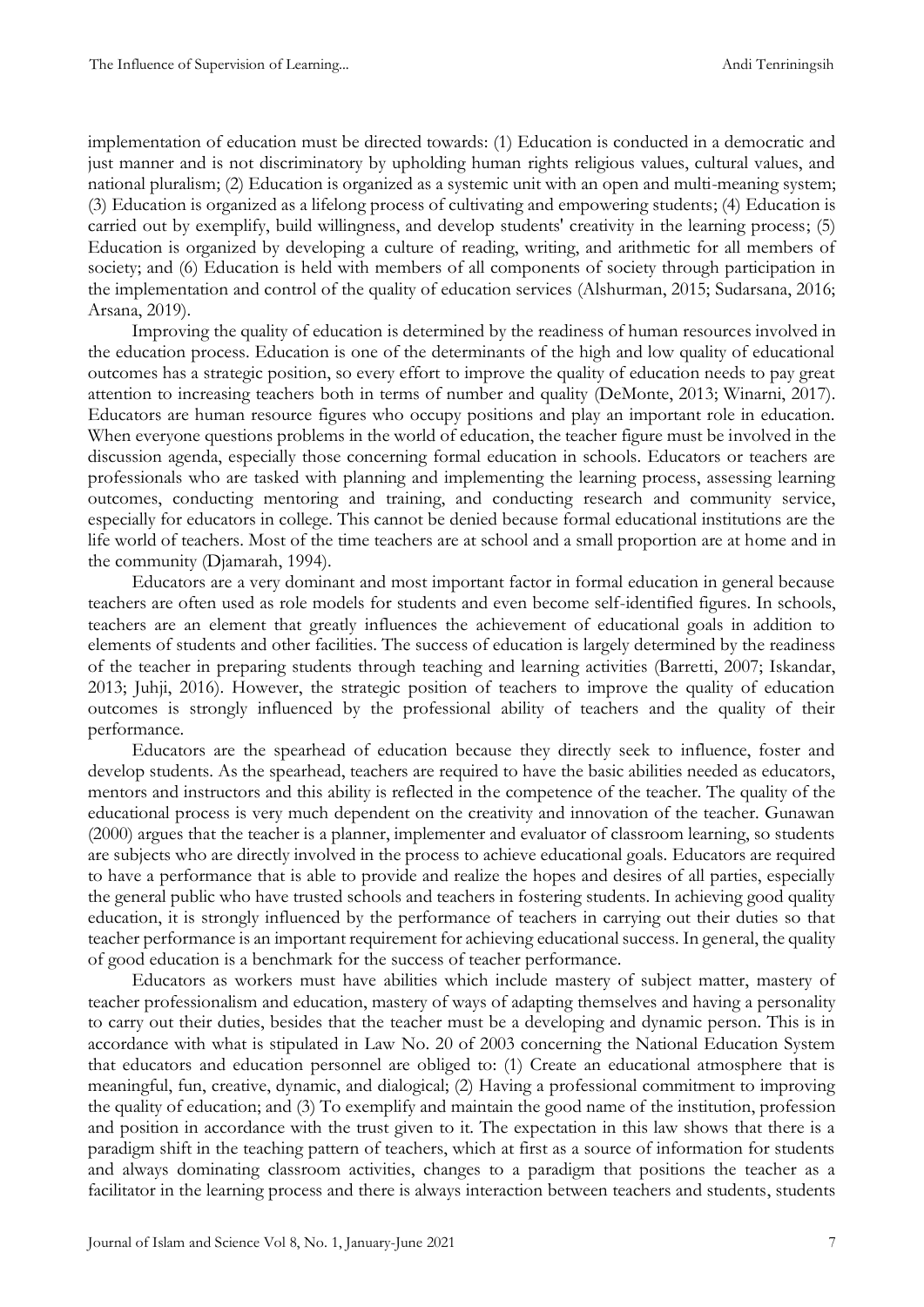and students in class. This fact requires teachers to always improve their abilities, especially providing examples, building willpower, and developing students' creativity in the learning process.

Based on this, research was carried out to determine the implementation of learning and communication supervision in learning and the influence between the implementation of learning and communication supervision on the performance of educators at Madrasah Aliyah YMPI Rappang. It is hoped that this research can describe the implementation of supervision, communication and the influence of learning at Madrasah Aliyah YMPI Rappang.

#### **Materials and Methods**

This research was conducted at Madrasah Aliyah YMPI Rappang. This research is a survey research which aims to collect data from a number of individuals/teachers who can represent the individual/teacher as a whole and also to obtain facts from existing symptoms and seek actual information. Types and sources of data used are primary data and secondary data collected using data collection methods, namely: observation methods, interview methods, and questionnaire methods.

The population of this study were all teachers at Madrasah Aliyah YMPI Rappang with a total sample of 9 people. Due to the limited number of population, the sampling method used was the observation method, in which a portion of the population used as the research sample was those with the status of public teachers under the scope of the Ministry of Religious Affairs.

The data collected from the questionnaire was processed to obtain a list of scores, then analyzed using descriptive statistical analysis techniques. Descriptive statistical analysis is used with the intention of describing employee performance, work ability, motivation and coordination. Presentation of research data will be presented using tables of frequencies, averages, and percentages. To obtain the objectivity of the conclusions in this study, before statistical analysis is used, the normality and empirical reliability tests are first carried out.

1. Validity Test

The validity test aims to determine whether the data obtained is valid. Valid test is performed using a computer (SPSS) with bivariate correlation with the following criteria:

a. If the significant value  $\leq 0.05$  means that the data is valid

b. If the significant value >0.05 means that the data is invalid

### 2. Reliability Test

Instrument reliability concerns trust in the instrument. An instrument is said to have a high level of accuracy if the instrument gives fixed results. This means that the instrument will give the same result if tested again on the same subject or on other subjects either at the same time or at another time. This reliability is indicated by the number of reliability coefficients (alpha cronbach). To determine the effect of learning and communication supervision on teacher performance at Madrasah Aliyah YMPI Rappang, multiple linear regression analysis is used with the following formulations:

 $Y = \beta 0 + \beta 1 X1 + \beta 2 X2 + e1$ 

- Y : Teacher performance
- β0 : Constant
- β1 β3 : The regression coefficient to be estimated
- X1 : Supervision
- X2 : Communication
- E : Estimation error

To obtain an estimate of the regression model, the values of β0, β1- β3 were calculated using the SPSS (Statistical Package for Social Science) computer program package ver 17.0.

# **Result and Discussion A. Implementation of Principal Supervision**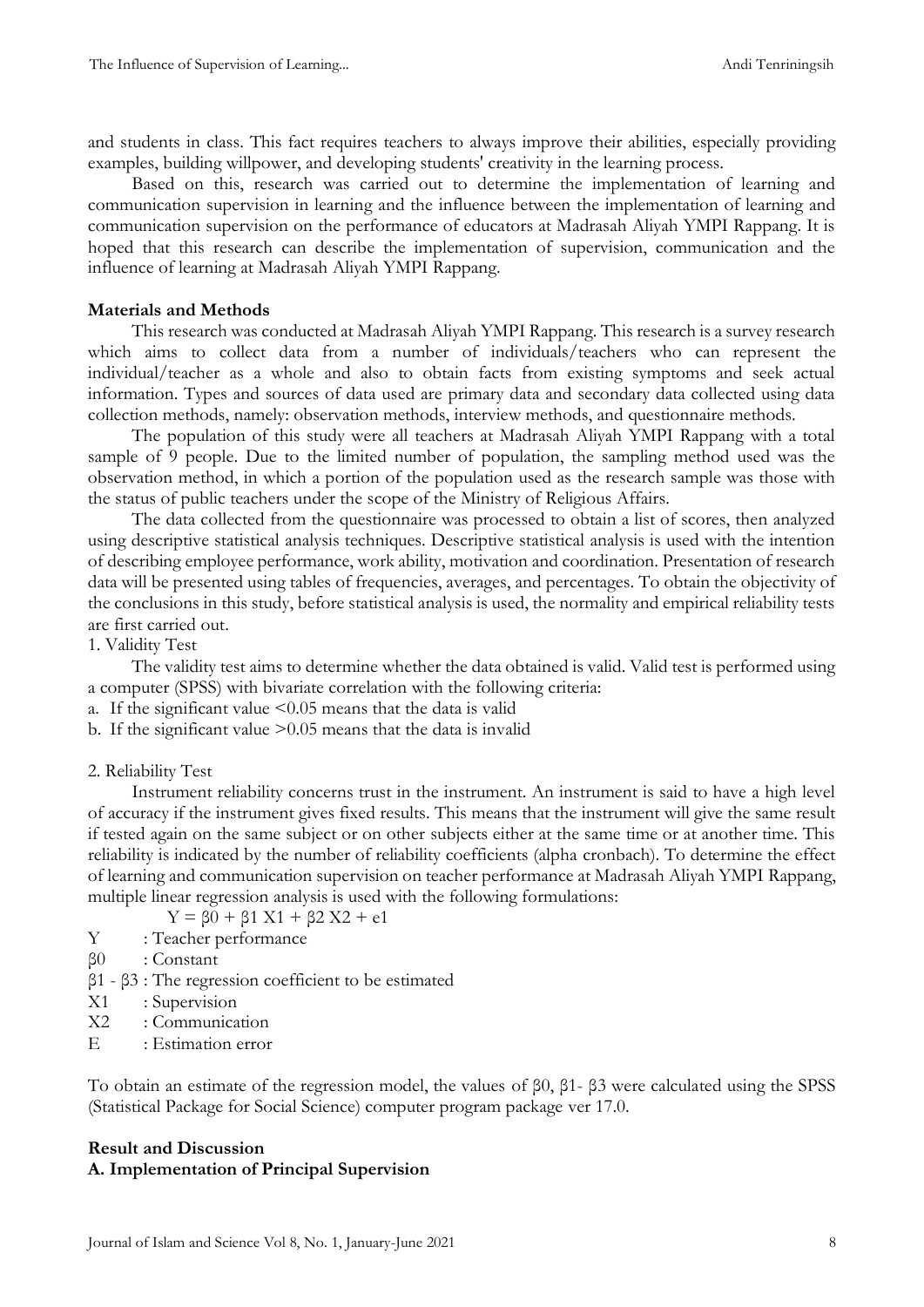Teachers' perceptions of the supervision carried out by elementary school principals were based on the results of descriptive analysis through SPSS, it was found that the implementation of supervision by the principal at Madrasah Aliyah YMPI Rappang was categorized as good. For details, see Table 1.

| Table 1. Average Value of Principal Supervision Implementation |                                                                                                                                                                                                                                                                                                                                           |        |                           |
|----------------------------------------------------------------|-------------------------------------------------------------------------------------------------------------------------------------------------------------------------------------------------------------------------------------------------------------------------------------------------------------------------------------------|--------|---------------------------|
| $\mathbf{N}$ o                                                 | Mean                                                                                                                                                                                                                                                                                                                                      | Median | <b>Standard Deviation</b> |
|                                                                | 15.958                                                                                                                                                                                                                                                                                                                                    | 16.000 | 1.952                     |
|                                                                | $C_{\text{2}}$ $D_{\text{2}}$ $D_{\text{2}}$ $D_{\text{2}}$ $D_{\text{2}}$ $D_{\text{2}}$ $D_{\text{2}}$ $D_{\text{2}}$ $D_{\text{2}}$ $D_{\text{2}}$ $D_{\text{2}}$ $D_{\text{2}}$ $D_{\text{2}}$ $D_{\text{2}}$ $D_{\text{2}}$ $D_{\text{2}}$ $D_{\text{2}}$ $D_{\text{2}}$ $D_{\text{2}}$ $D_{\text{2}}$ $D_{\text{2}}$ $D_{\text{2}}$ |        |                           |

Source: Primary data processed through SPSS v.17.

In explaining the implementation of school principal supervision at Madrasah Aliyah YMPI Rappang, the author uses several indicators as explained as follows.

## a. Class Visit Supervision

One of the duties of the principal as a supervisor is to make class visits to see or observe a teacher who is teaching. The goal is to observe how the teacher teaches, whether it meets the didactic or methodical requirements accordingly. In other words, to see what deficiencies or weaknesses still need to be fixed. However, the reality is that according to the perceptions of most teachers, the principal is still not doing his job properly.

Based on the data, it shows that the frequency of class visits in the framework of supervision and observation to improve teacher teaching methods is still quite sufficient because in one semester there are 3 visits. Regarding class visits in the context of observing improvements in teacher teaching methods according to the perceptions of teachers, it is still classified as insufficient because in one semester only 1-2 times, there are even teachers who have never been visited by the principal in the framework of this observation. On the one hand, teachers feel the need for classroom visit supervision to improve the teaching and learning process. This can be seen from the teacher's perception that the benefits of classroom supervision on improving the teaching and learning process can reach 75% or more. This shows that most feel that the benefits of classroom visit supervision on improving teaching are still lacking. This is because the principal's class visits are still lacking.

### b. Giving Teacher's Spirit of Work

One of the activities or efforts that can be carried out by the principal in accordance with his function as a supervisor is to arouse and stimulate teachers and school employees in carrying out their respective duties as well as possible. Based on the perceptions of most teachers, it shows that the principal's actions in encouraging teacher morale are good. Within a month, the frequency of the principal to provide an evaluation of the teaching and learning process to motivate teacher morale is low. With the supervision of the principal's visit, it can increase morale. This indicates that most feel the need for classroom visit supervision.

### c. Provides an understanding of the curriculum

Another task of the principal as a supervisor is to guide teachers in matters relating to the implementation of the school curriculum, such as: a) Developing quarterly programs or semester programs; b) Compile or create a unit program of study; c) Organizing classroom management activities; d) Implement teaching evaluation techniques; e) Using media and resources in the teaching and learning process; and f) Organizing student activities in extracurricular activities, study tours, and so on. Based on the results of the study, it was found that the principal only reviewed the teacher's learning plan 1-2 times a month, even 11.11% of teachers said they had never been monitored.

In one semester, an average of 4 times the principal reviews the suitability of the learning device with the implementation of learning. The teacher felt that only 4 times in a semester were monitored by the principal regarding the suitability of the devices compiled with the implementation of learning and there were 11.11% of teachers who felt they had never been monitored. On the one hand, most teachers felt it was important to supervise classroom visits on curriculum understanding. Teachers feel that supervision can affect curriculum understanding. This condition indicates that the visit of the principal in order to provide teachers with an understanding of the curriculum needs to be improved. For example, from 3 times to 5 or 6 times in one meter.

d. Method Development and Evaluation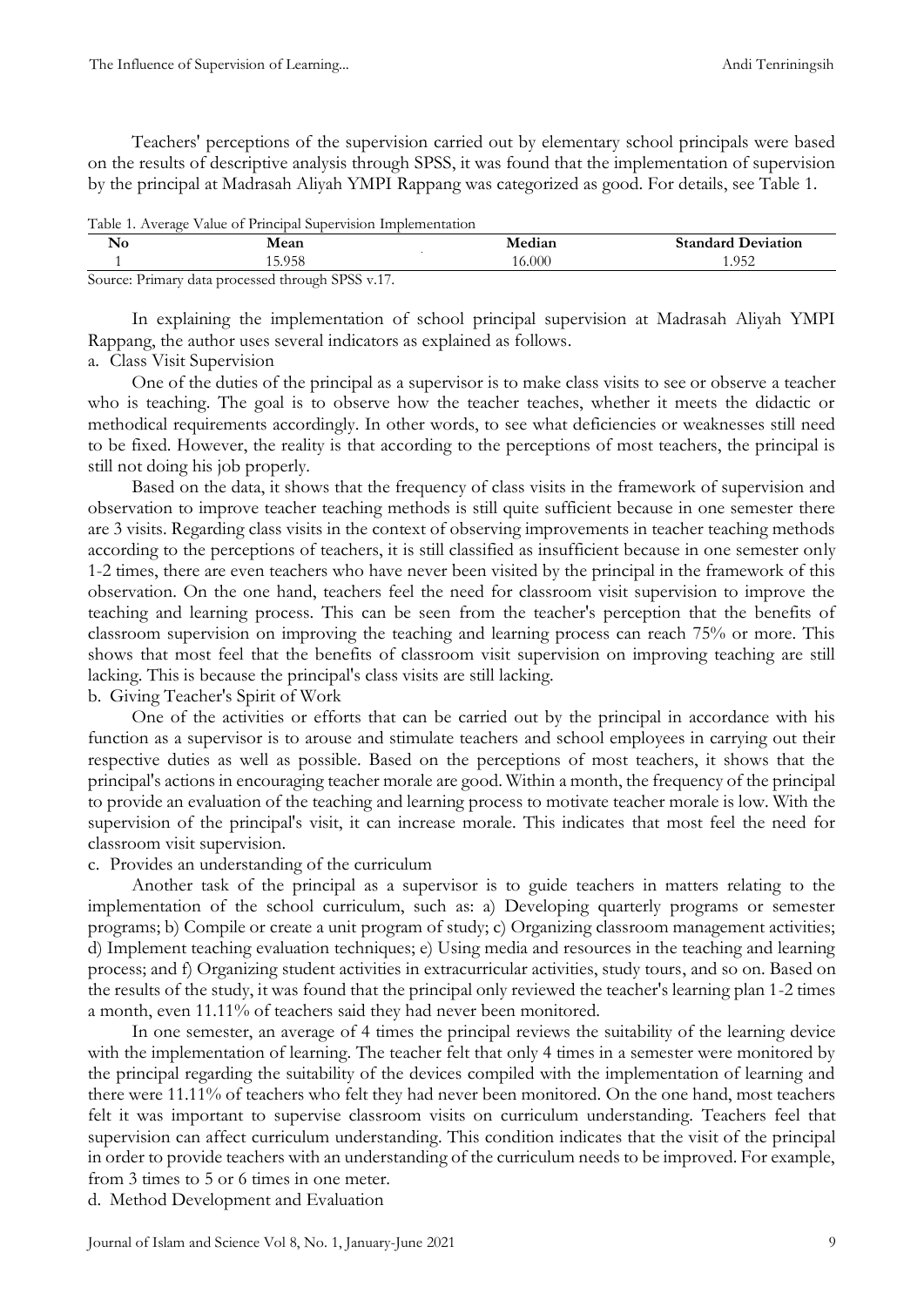In principle, the supervisor's function is as an effort to develop learning. The principal together with the teachers should try to develop, find, and use teaching methods that are more in line with the demands of the current curriculum. According to the perception of most teachers, the principal provides guidance on the implementation of teaching evaluation techniques and the development of learning methods 2 times.

The teacher stated that in one semester the principal only provided guidance on evaluation techniques and the development of learning methods, even 11.11% of the teachers felt that they had never received guidance on evaluation techniques. Learning techniques are closely related to improving student learning outcomes, so it is hoped that teachers can understand learning techniques. One source of teacher knowledge about learning techniques is the guidance of the principal, thus it is hoped that the principal is more active in making visits (supervision) to the class in order to provide teachers with understanding of learning techniques.

On the one hand, most teachers feel it is important to have evaluation for the development of evaluation techniques and learning methods. Teachers feel that they do not benefit from the supervision carried out by the principal for the development of evaluation techniques and learning methods. As many as 11.11% of teachers felt that they did not get the benefit of supervision for evaluation techniques and learning methods.

## **B. Performance Analysis**

The performance analysis is described in several sub-variables such as the fulfillment of the quality and quantity of work, cooperation, support, and a sense of positivity. To find out the performance of teachers at MA YMPI Rappang, it can be seen by using several indicators, namely as follows: a. Quality of work

Based on the data obtained, the quality and quantity of work is good, because most respondents fall into the good category. There were 5 people or 55.56% who stated that the quality and quantity of work as teachers was good. The quality of teacher work can be seen from the openness of the teacher in motivating students to study more actively. The teacher has opened up and is close to the students. This closeness is expected to reduce the fear or embarrassment experienced by students for asking something they have not understood.

The openness of the teacher is expected to orient students towards authentic problems. At this stage the teacher compiles scenarios that can attract students' attention, as well as raise questions that are real in the student environment and can be investigated by students to find answers. Orienting students to authentic problems can be in the form of stories, presenting certain phenomena, or demonstrating an event that invites problems or questions to arise. Demonstrating events that give rise to cognitive conflict is believed to be very good at orienting students to this problem. The following dialogue is expected to provide an illustration of how you can do to orient students to the problem. At the start of the lesson, students can play recorded dialogue, or simulate between students. Interpersonal communication from the aspect of openness of the teacher can be seen from the level of pleasure with students who ask questions and provide explanations to students who ask questions. In addition, openness can also be seen from the teacher's habit of chatting with students outside of class hours. b. Cooperation

Based on the explanation given by the informant regarding the sense of empathy, both between teachers and between teachers and school principals, it can be concluded that teacher cooperation has placed a sense of empathy as an important thing in the organization. Although there are different perceptions of teachers about empathy, basically teachers have tried to foster effective communication with other teachers. This condition is also confirmed by the results of the author's observations during the study that during the learning process the teacher has tried to make two-way communication with other teachers.

The interactions that take place around human life can be transformed into interactions that have educational value, namely interactions that consciously set the goal of changing a person's behavior and actions. This interaction of educational value in the world of education is referred to as "educational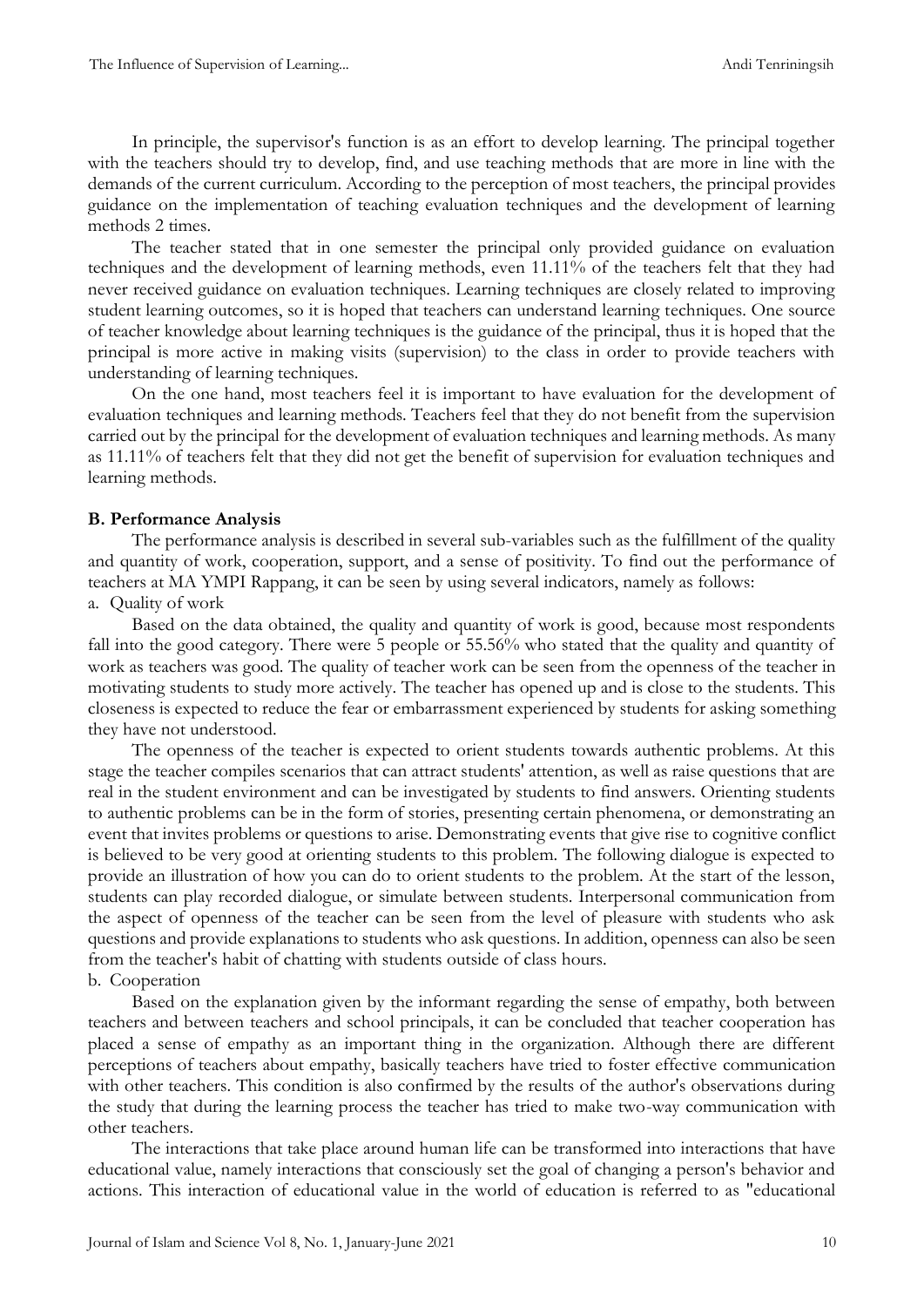interaction". Educational interactions must describe a two-way active relationship with a number of knowledge as the medium, so that the interaction is a meaningful and creative relationship. All elements of educational interaction must be processed in the ties of educational goals. Therefore, educational interaction is a picture of a two-way active relationship between teachers and students that takes place in the bonds of educational goals.

### c. Support

Interpersonal communication is communication that is carried out between people per person faceto-face which allows each participant to capture the reactions of others directly, both verbally and nonverbally. This special form and interpersonal communication is dyadic communication which involves only two people, in this case the teacher and the principal. Interpersonal communication that occurs between the teacher and the principal as the leader is very important to direct, guide, help solve the problems it faces, including providing support to the teacher. The principal is more intensively paying attention to the teacher because each teacher has a different background. There are some teachers who are indeed active but also many teachers who are less active, especially in communicating with other people, including communication with the principal. One of the factors that causes the lack of personal communication between the teacher and the principal is the condition that occurs when the communication takes place. The principal with a humorous and fun style will further motivate the teacher to communicate, in contrast to the principal with a rigid communication style, it can cause the teacher to feel reluctant to approach him.

## d. Positive Sense

Education is communication in the sense that the process involves two components consisting of humans, namely teachers as communicators and students as communicants. Those who act as communicators of the educational context in primary schools are mostly played by teachers and students as communicants. The teaching-learning process will always be a process of interaction between two human elements, namely the student as the learning party and the teacher as the teaching party, with the student as the main subject. In the process of interaction between students and teachers, supporting components are needed as mentioned, among others, in the characteristics of educational interactions.

One of the supporting characteristics in educational interactions is a positive feeling displayed by the teacher both in the learning process and outside the learning process. The indicators used to determine the positive feelings of the teacher are pleasant teacher behavior such as smiling frequently and teacher behavior that often provides motivation to students. To find out the form of teacher support to students in teaching-learning interactions, the teacher acts as a guide. In this role as a guide, the teacher must try to turn on and provide motivation so that a conducive interaction process occurs. The teacher must be ready to act as a mediator in all situations in the teaching-learning process, so that the teacher will become a figure who will be seen and whose behavior will be imitated by students. The teacher ("would be better off with students") as a designer will lead the teaching-learning interaction. Teachinglearning interactions are characterized by a specific discussion of material. In this case the material must be designed in such a way as to be suitable for achieving the goal. Of course, in this case it is necessary to pay attention to other components, especially the components of students who are central. The material must have been designed and prepared before the teaching-learning interaction takes place.

### **C. Hypothesis Testing**

Hypothesis testing states that there is an effect of principal supervision on teacher performance can be seen from the results of the F test. The test criteria if the p value <0.05, it can be concluded that Ho is rejected. In this study, the test results obtained R Square  $= 0.207$  and p value  $= 0.001$ . Because the significance value  $\leq 0.05$ , it can be concluded that there is an influence between the supervision of the principal on the performance of Madrasah Aliyah YMPI Rappang teachers.

#### **Conclusion**

The level of supervision of the principal is included in the sufficient category, based on the assessment criteria set by the average of the principal's supervision based on 6 indicators, namely class